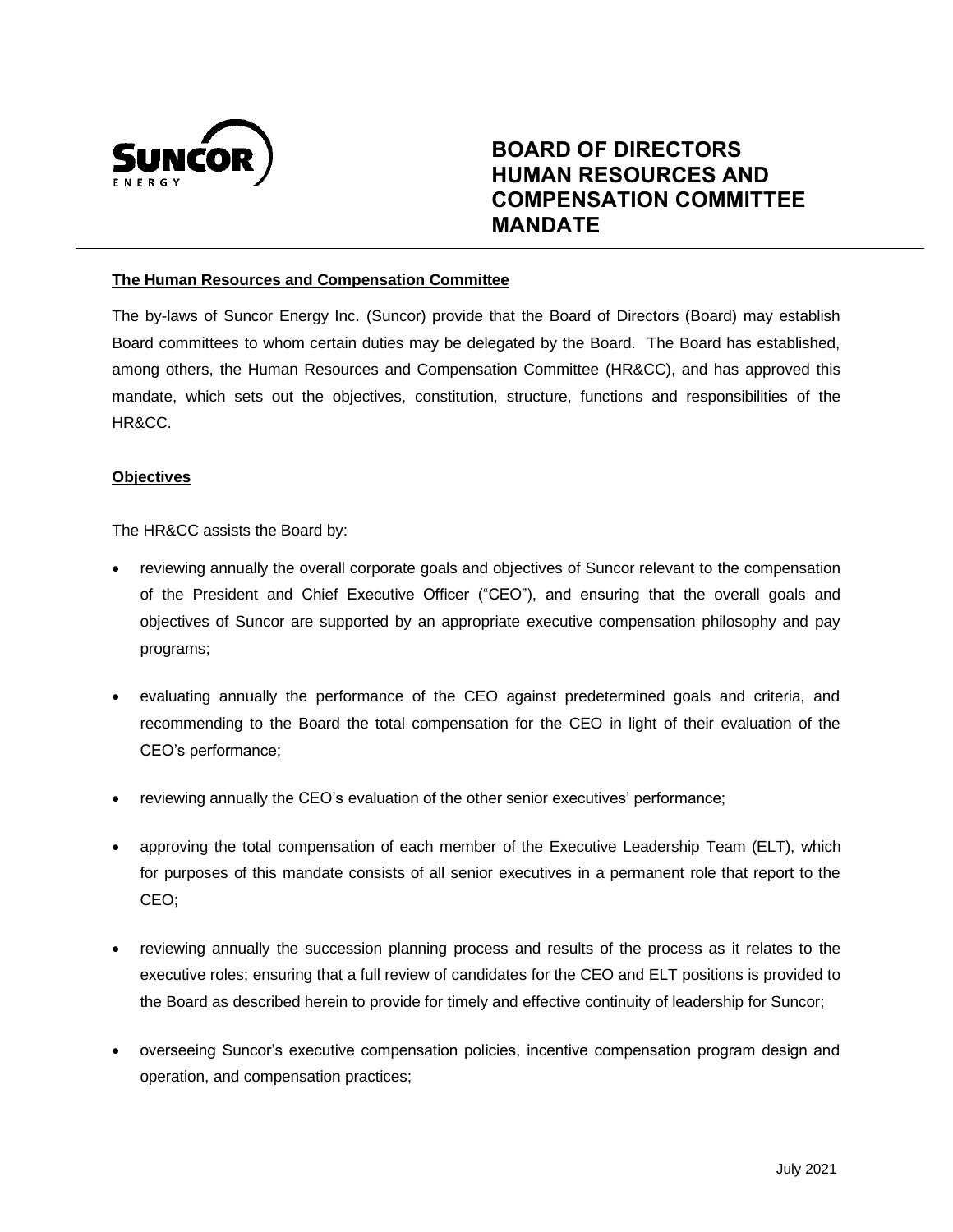- ensuring executive compensation related risks are understood and considered;
- overseeing any significant compensation, pension and benefit programs for employees generally, considering accounting, tax, design, legal, regulatory and governance environment, risk and pay and performance relationship.

## **Constitution and Meetings**

The Terms of Reference of Suncor's Board set out requirements for the composition of Board committees, the qualifications for committee membership, and specify that the chair and membership of the committees are determined annually by the Board. The Board will ensure that membership of the HR&CC includes individuals with expertise in Human Resources, Finance, Business Strategy and Executive Compensation. All members of the HR&CC are required to be independent. As required by Suncor's by-laws, unless otherwise determined by resolution of the Board of Directors, a majority of the members of a committee constitute a quorum for meetings of committees, and in all other respects, each committee determines its own rules of procedure. The HR&CC shall review this Mandate annually and recommend any amendments it deems appropriate to the Governance Committee for review and recommendation to the Board for approval.

The HR&CC will meet at least four times each year and will meet in camera without management present at each meeting.

### **Functions and Responsibilities**

The HR&CC has the following functions and responsibilities:

### *Executive Compensation*

- Oversee the development and approval of the executive compensation philosophy and guidelines that support Suncor's overall business strategic objectives;
- Review and recommend to the Board the total executive compensation structure, including the base salary range, annual incentive opportunity, long-term incentive opportunity, perquisites, supplemental benefits including pension, and any employment agreements;
- Review the competitiveness of Suncor's executive compensation relative to the defined market and the cost to Suncor of any change in its executive compensation to increase market competitiveness;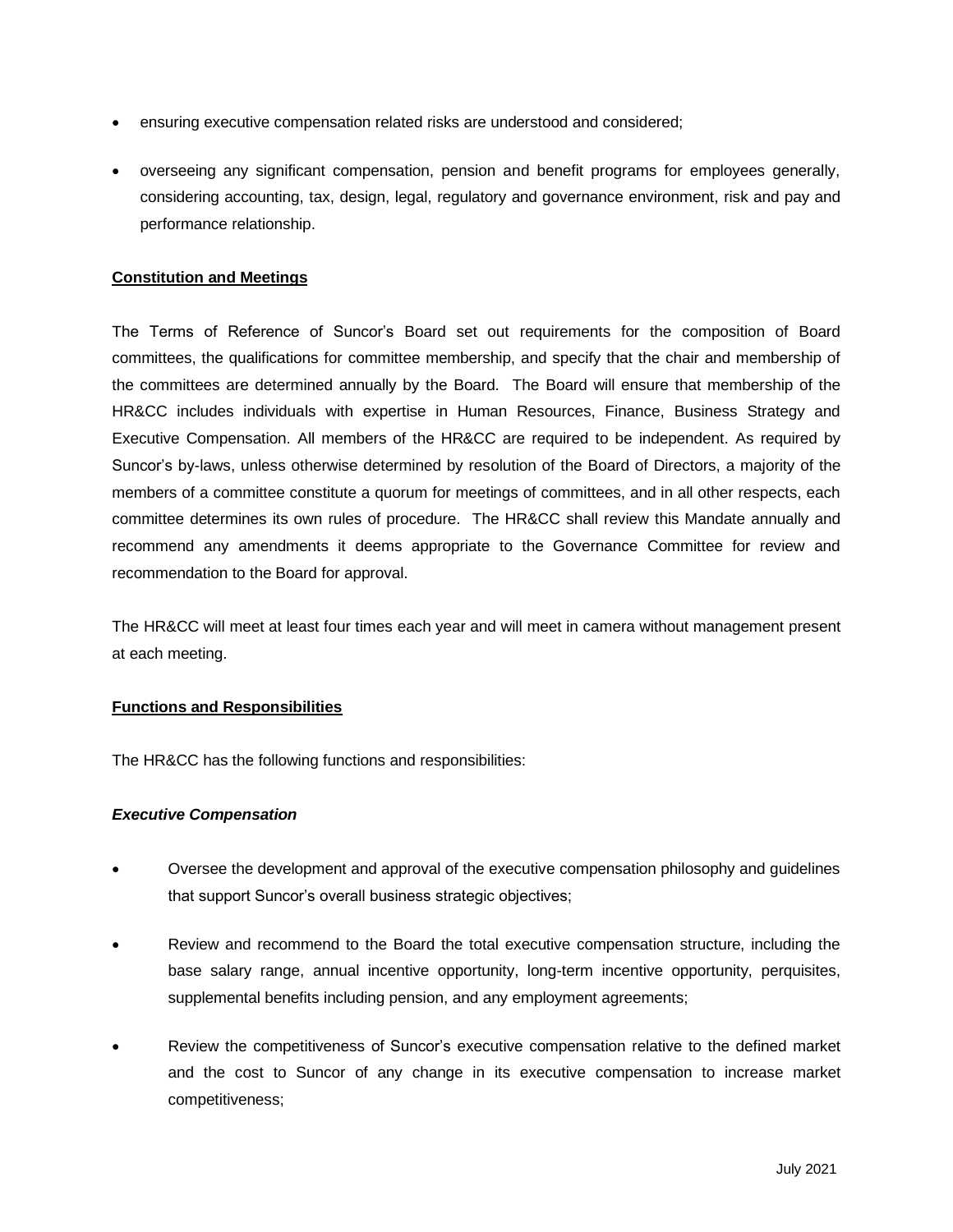- Annually review and approve corporate goals and objectives relevant to CEO compensation, evaluate the CEO's performance in light of those corporate goals and objectives, and make recommendations to the Board with respect to the CEO's compensation level based on this evaluation;
- Annually review the recommendations by the CEO regarding the total compensation to be paid each year to the ELT and approve total compensation for each member of the ELT;
- Review and recommend to the Board the performance goals (including the full performance range, e.g. threshold, target and maximum) for any executive incentive plan, at the start of each plan year or cycle and determine whether performance goals have been achieved at the end of each plan year or plan cycle, including making any appropriate adjustments;
- Review the cost of CEO and ELT members' total compensation (both cash costs and dilution) under different performance scenarios for alignment with Suncor's business strategies, and test pay for performance linkages for reasonableness;
- Establish stock ownership guidelines and holding requirements for the CEO and ELT and monitor compliance;
- Review the purpose, level, and value of executive pension plans and employment termination agreements, and recommend changes to the CEO's employment termination agreement for approval by the Board and approve any changes to ELT members' agreements;
- Annually review and recommend to the Board, the disclosure of Director and Named Executive Officer compensation for inclusion in Suncor's management proxy circular for the annual general meeting of shareholders;
- Review all material compensation programs to ensure they do not encourage excessive or inappropriate risk taking;
- Review plans and processes for promoting equity, inclusion and diversity.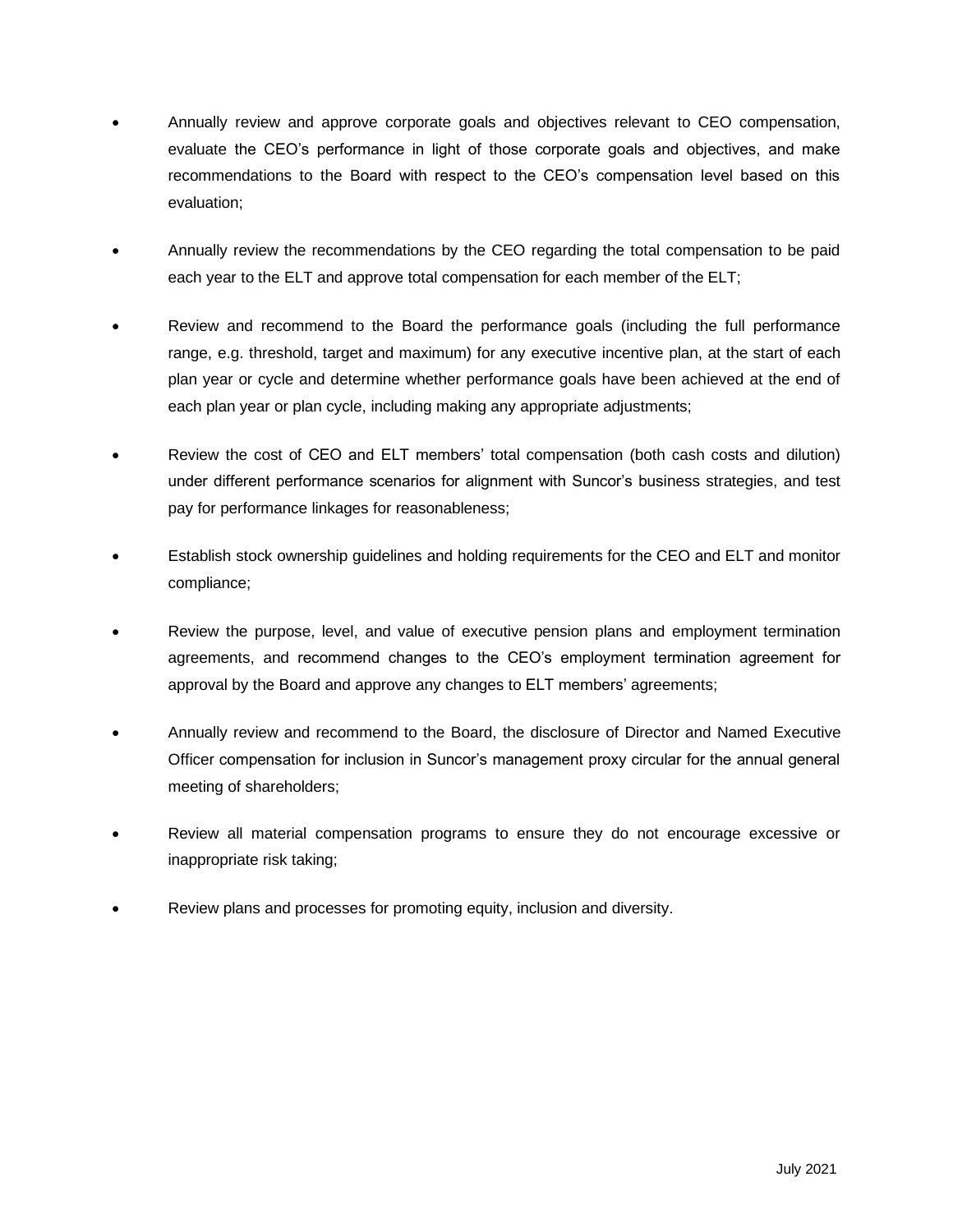# *Succession Planning, Talent Development and Organizational Change*

- Annually review the succession planning process and the succession plans for the CEO and ELT roles including development and career planning for potential successors; specifically:
	- − Annually, the HR&CC will review the succession planning process and results, including procedures for emergency replacement of the CEO in the event the CEO cannot act.
	- − Annually, the CEO supported by the Chief People Officer will provide a full review to the Board of candidates for the CEO position and candidates and development plans for ELT positions;
	- When required, the HR&CC will support the selection committee chosen by the Board, to recommend to the Board the appropriate compensation for the new CEO.
- Review significant changes to the organization's structure as they arise and their impact on ELT roles and recommend to the Board the appointment of a CEO;
- Provide oversight of human capital management including culture alignment and employee engagement.

# *Incentive Compensation Plans and Programs*

- Review and recommend to the Board any new share-based plans or significant amendments to existing share-based plans, their cost implications, alignment with strategy and pay-performance linkages; administer (or delegate and oversee the administration of) any share-based plans and approve administrative amendments to share-based plans;
- Review and approve any material incentive plans and amendments to existing incentive plans; their cost and risk implications, alignment with strategy, and linkages to pay for performance including environment, social and governance performance.